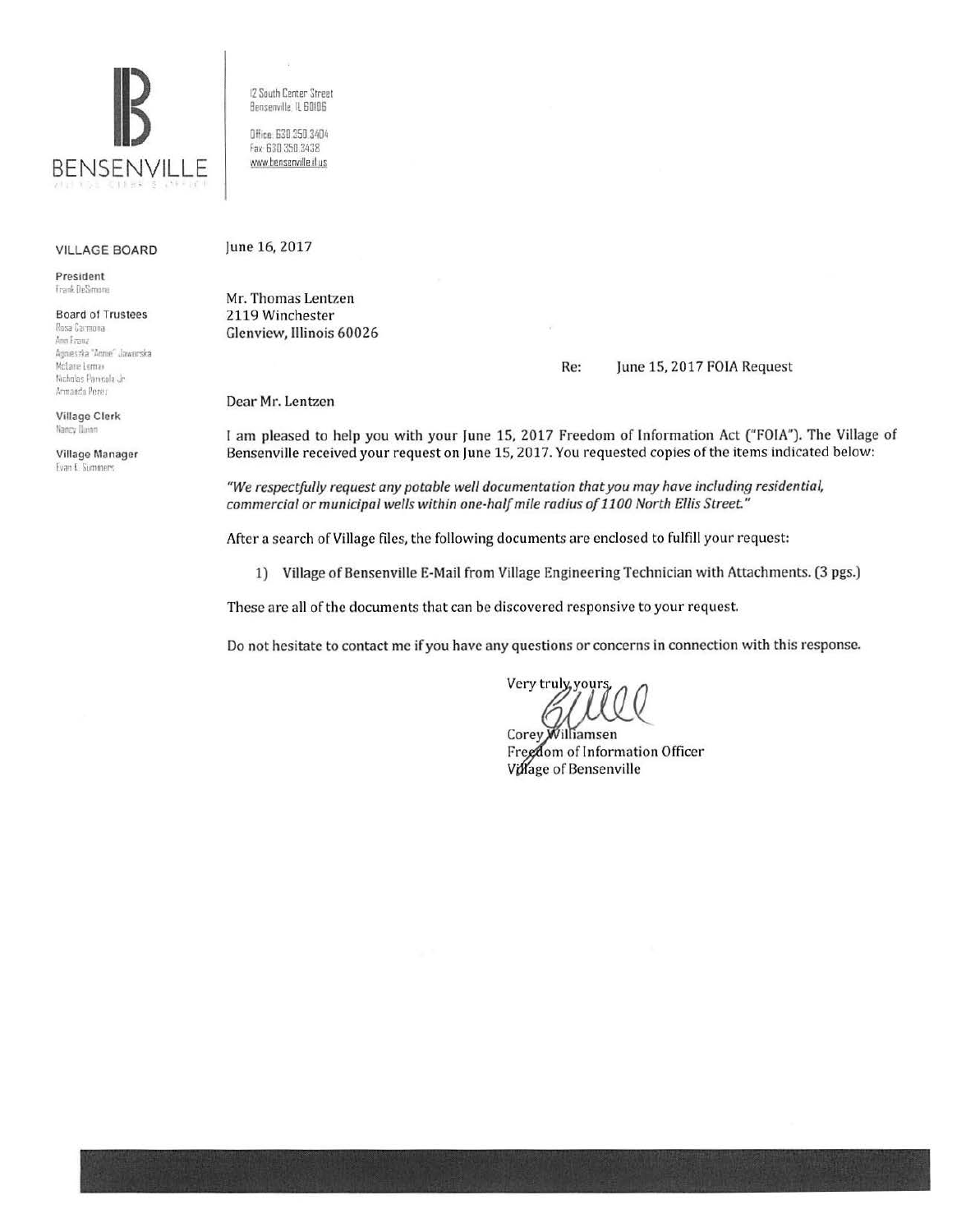| From:               | Mike Beranek                                                                    |
|---------------------|---------------------------------------------------------------------------------|
| Sent:               | Thursday, June 15, 2017 12:59 PM                                                |
| To:                 | Corey Williamsen; Joseph Caracci                                                |
| Subject:            | <b>RE: FOIA Request</b>                                                         |
| <b>Attachments:</b> | Mohawk Terrace within 2640 of 1100 N Ellis.pdf; 1100 N Ellis 2640 ft radius.pdf |

We have no municipal wells within 2,640 feet of the referenced parcel. The nearest one, at Foster, is outside of that area.

Public Works has no records concerning private wells. We know that the residential properties in Mohawk Terrace highlighted on the enclosed map do not have municipal water, therefore they must have water wells. The PINs are listed here-

Much of the area within the half-mile radius is in either Elk Grove Village or Wood Dale.

**Mike Beranek Engineering Technician**  Village of Bensenville 717 E Jefferson St. Bensenville, IL 60106 630-350-3435 mberanek@bensenville.ii.us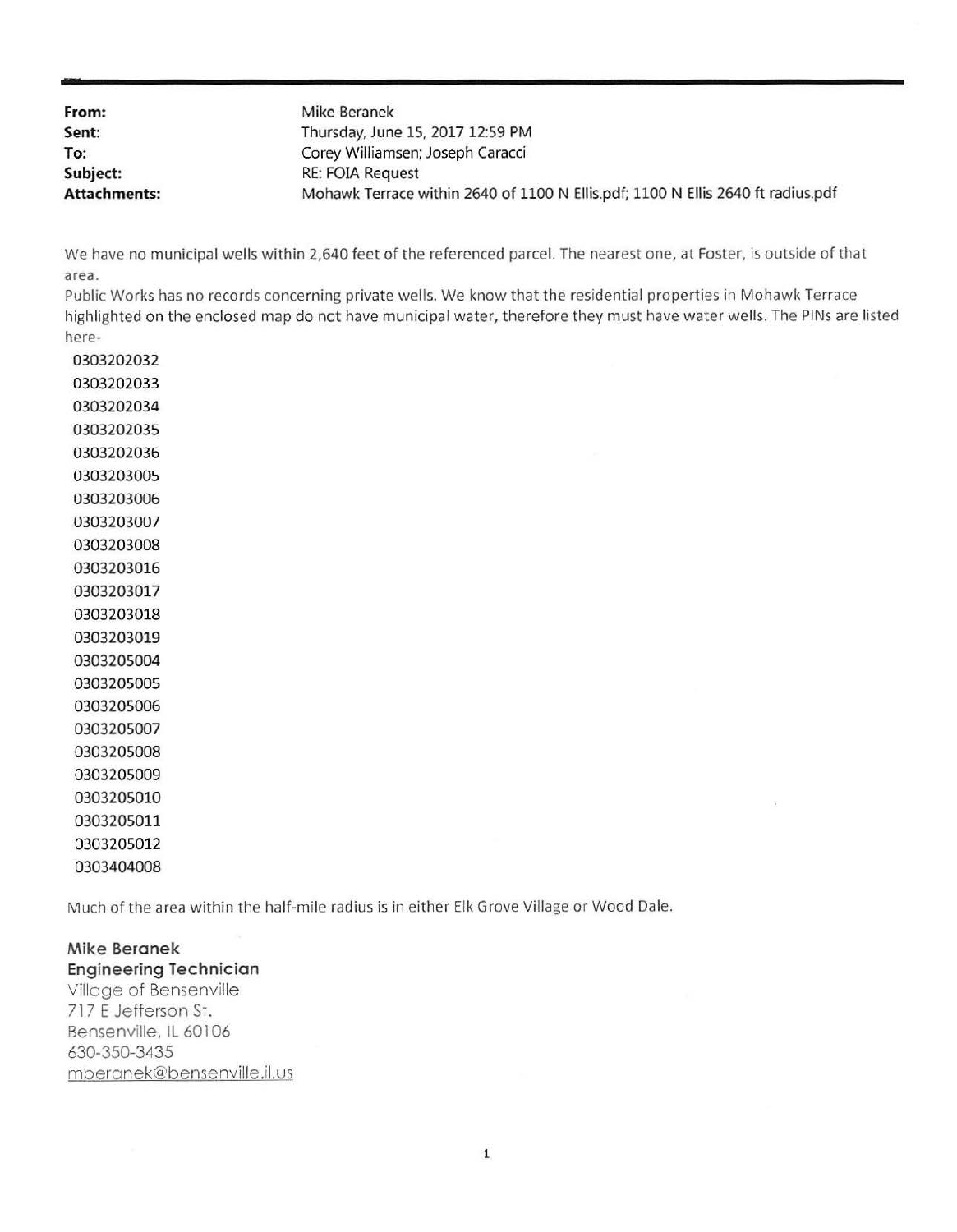